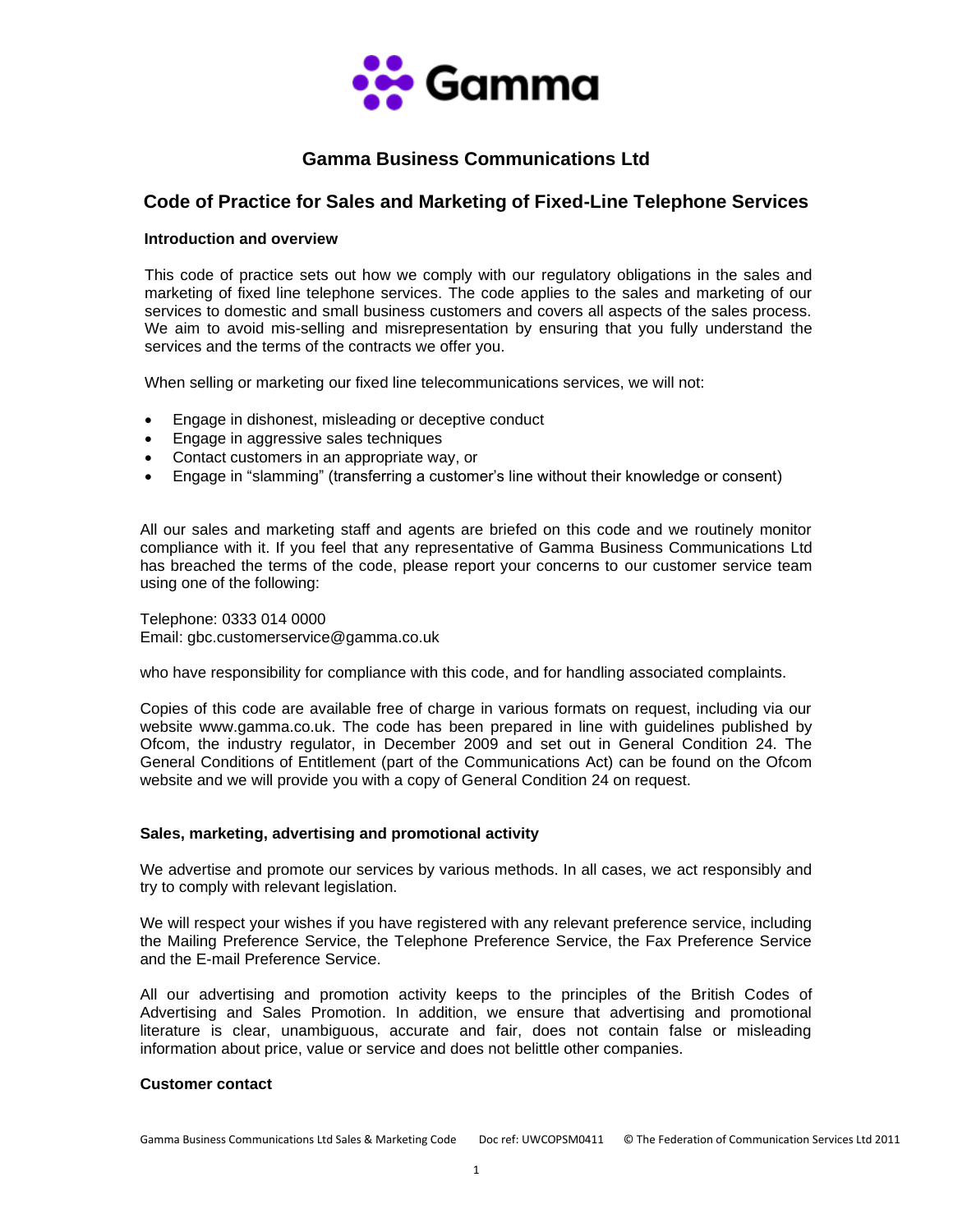

Our sales staff are given clear guidelines on contacting residential customers at home, particularly during the hours of darkness. They must not visit you before 8am or after 8pm, and must not telephone before 8am or after 9pm, unless you ask them to.

Representatives involved in face-to-face sales and marketing have identity cards or badges that clearly display our company name and the representative's own identification number. The identity badge also displays the representative's name and photograph and a date showing the validity of the card. Information on the card is clear and easy to read without close examination.

On making contact, our representatives will immediately identify themselves, state our company name, the purpose of the call and how long it should take. If visiting or meeting in person, they will show you their identity card.

Our representatives are trained to be courteous, to use appropriate language and to offer clear and straightforward explanations. They must offer only factual and accurate information about our services and contracts and must not misrepresent our services or those of other companies. They must check that if you enter into a contract you fully understand the terms and are sure that this is what you want to do.

Our representatives will not abuse the trust of vulnerable customers, for example people who are elderly or who have special needs, or whose first language is not English.

When visiting sheltered housing, nursing homes or residential care facilities, our representatives will make contact with the warden or other person in authority before approaching a customer.

We will not aim sales or marketing activity at people who are under the legal age for entering into contracts.

Our representatives will cease contact with anyone who indicates that the contact is inconvenient, unwelcome, inappropriate or too long. At your request, the discussion will be ended immediately and, if making a doorstep call, the representative will leave your premises immediately.

To ensure we maintain these standards, we keep the records of our sales and marketing activity for at least six months. Records include the date and the approximate time of the contact with you. To help us deal with any complaints or queries, all such records clearly identify the salesperson(s) who made the call or visit.

#### **Entering into a contract (information at point of sale)**

We check that the person entering into a contract with us is authorised to sign a contract for services and be responsible for bills at the premises in question.

Our order forms and contract forms are designed to ensure that you understand that you are entering a contract.

We will tell you that you have the right to change your mind during the switchover period and that there is no cost for cancellation during this period.

In all cases we will give you the following information:

- Confirmation of our company's identity and full contact details;
- A description of the service you have chosen, including how it works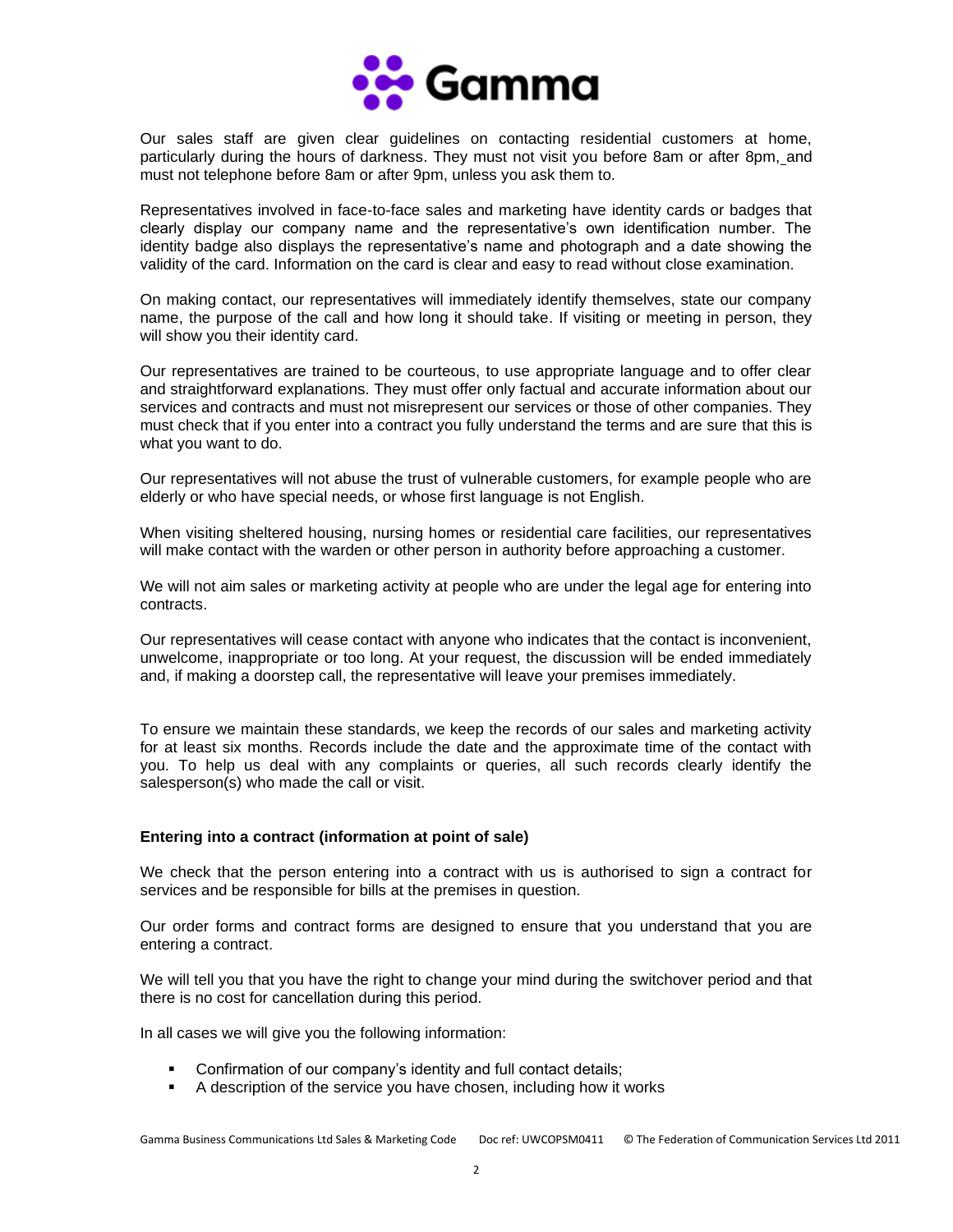

- **•** The costs and charges including any minimum contract charges and early termination charges
- **EXECT** Arrangements for providing the service, including how we deal with the order and, as accurately as possible, when it is likely to start;
- Your right to cancel and how to use it:
- **•** Your right to early termination
- How long the charges will remain valid; and
- **The minimum period of contract, and minimum contract charges, if any.**

Our representatives have a full summary of our tariffs, which you can ask to see.

If our representative meets you in person, they will give you the information in writing. When you sign an order form, or enter into a written contract, you will also get a copy of the order form or contract, as well as information about any after-sales services or guarantees and arrangements for ending the contract.

You will get this information at the same time as you sign, or within 5 working days, unless you received it in writing before signing the contract.

Orders placed with us by distance-selling methods (such as phone, fax or internet) comply with distance-selling regulations. As with order forms, our telephone scripts are designed to ensure that you understand that you are entering into a contract and will be sent the information detailed above.

In the case of internet orders, a well signposted and easy-to-see hyperlink to this information is prominently displayed and the information is readily available for downloading and printing.

Regardless of our method of selling, you may cancel orders and end contracts by contacting our customer development team using one of the following:

Telephone: 0333 014 0000 Email: gbc.customerservice@gamma.co.uk

#### **Contract review**

Our procedures are designed to minimise the risk of errors or mis-selling on our part when taking orders or making contracts during face-to-face or telephone selling.

We confirm orders by sending a "notification of transfer" letter to the customer in accordance with the industry-agreed process. The letter, which is clearly dated, gives details of the transfer, including the date of transfer, and information on any services and features which may be affected by the transfer. The letter also provides contact details for any questions.

We contact all customers entering into a new contract to confirm that you understand that you have entered into a contract, are happy to proceed with the contract and are content with the way in which we conducted the sales and marketing.

This check is generally incorporated into the order confirmation letter but is always completed no more than 5 working days after a contract is agreed. Where we contact you directly, this is done by a person not involved with our sales and marketing activities, who will tell you who they are.

The letter may be sent electronically if you have applied online and have confirmed online that you wish future correspondence to be sent electronically.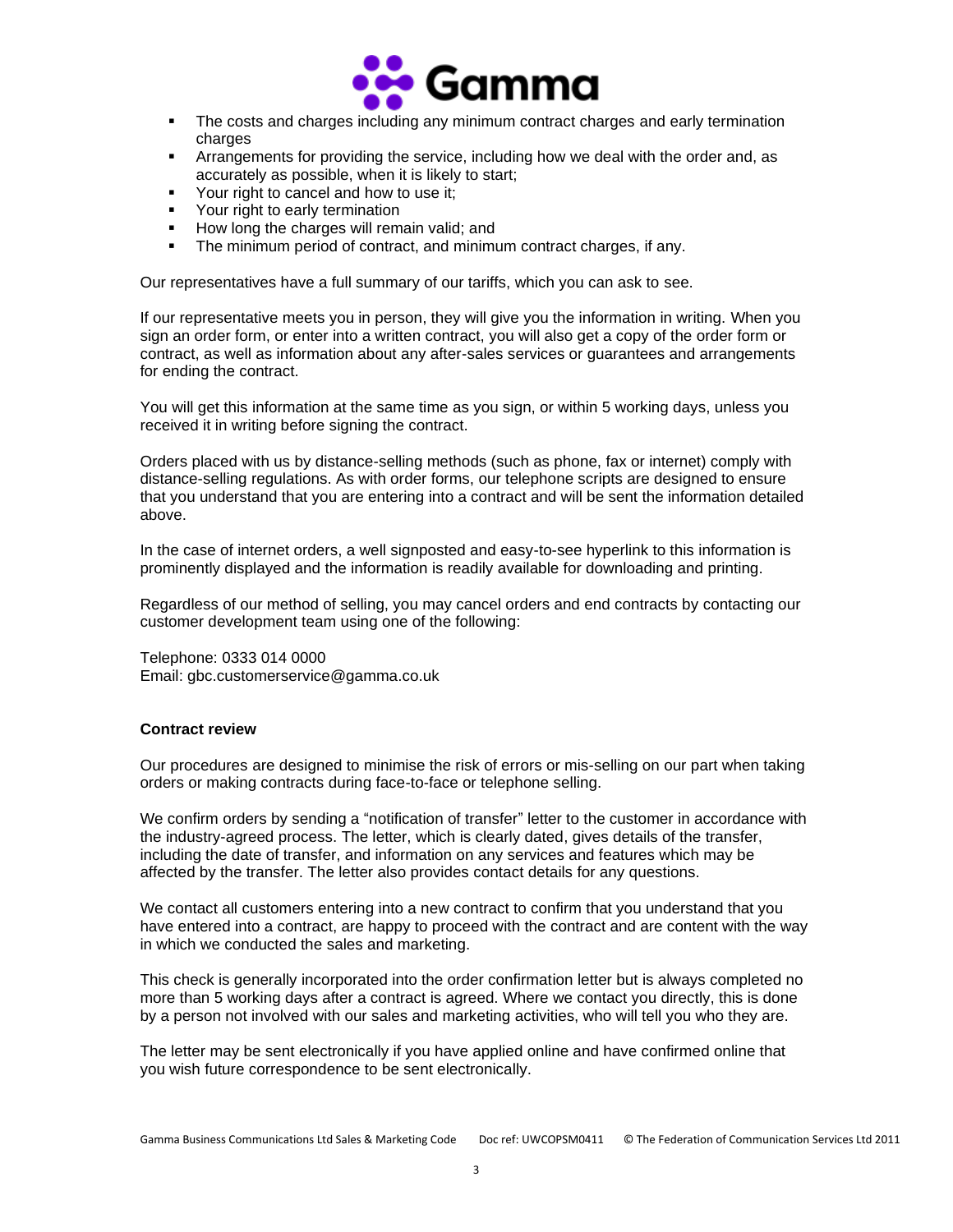

We will terminate the contract without charge or other penalty to you if we find that you did not understand the contract or it was not what you intended or if it was finalised before the expiry of the switchover period, and you wish to cancel.

We keep our contract procedures under review and take steps to prevent the recurrence of any problem identified through audit (see below).

#### **Record retention**

We keep all records of sales and marketing of fixed line telephone services for a minimum of six months.

#### **Audit (reviews**)

We carry out regular audits of the systems, procedures and documents we use in sales and marketing.

#### **Customer complaints procedure**

Complaints about sales and marketing are dealt with under the procedures set out in our Code of Practice for Complaint Handling which sets out how you may complain, and this includes complaints about Gamma Business Communications sales and marketing. It specifies what to do next if you believe the complaint has not been dealt with satisfactorily.

You should first direct your complaint to Gamma Business Communications. If we cannot resolve the complaint to your satisfaction, you may contact:

## Ombudsman Services: Communications PO Box 730, Warrington, WA4 6WU Phone 0330 440 1614 Textphone 0330 440 1600 Website [www.ombudsman-services.org](http://www.ombudsman-services.org/)

Ombudsman Services: Communications is an independent organisation which is approved by Ofcom to provide an alternative dispute resolution (ADR) service. Ofcom-approved ADR services sort out disputes between communications providers and their consumer and small business customers. Their job is to investigate complaints fairly by listening to both sides of the story. They look at the facts given to them before recommending any action that may be needed to put things right.

Alternatively, if at any time you are not satisfied with the progress of your complaint you can ask us to agree an early referral to ADR (i.e. that we issue a deadlock letter). However, we may decline to do so if we do believe we will shortly resolve your complaint and are taking active steps to do so.

You can also ask for advice from your local Trading Standards Department or Citizens Advice Bureau.

## **Status of this code**

Compliance with this code does not guarantee that it complies with any other legal requirement.

Non-compliance with this code does not affect the validity of any contract between the company and the consumer, unless the law states otherwise.